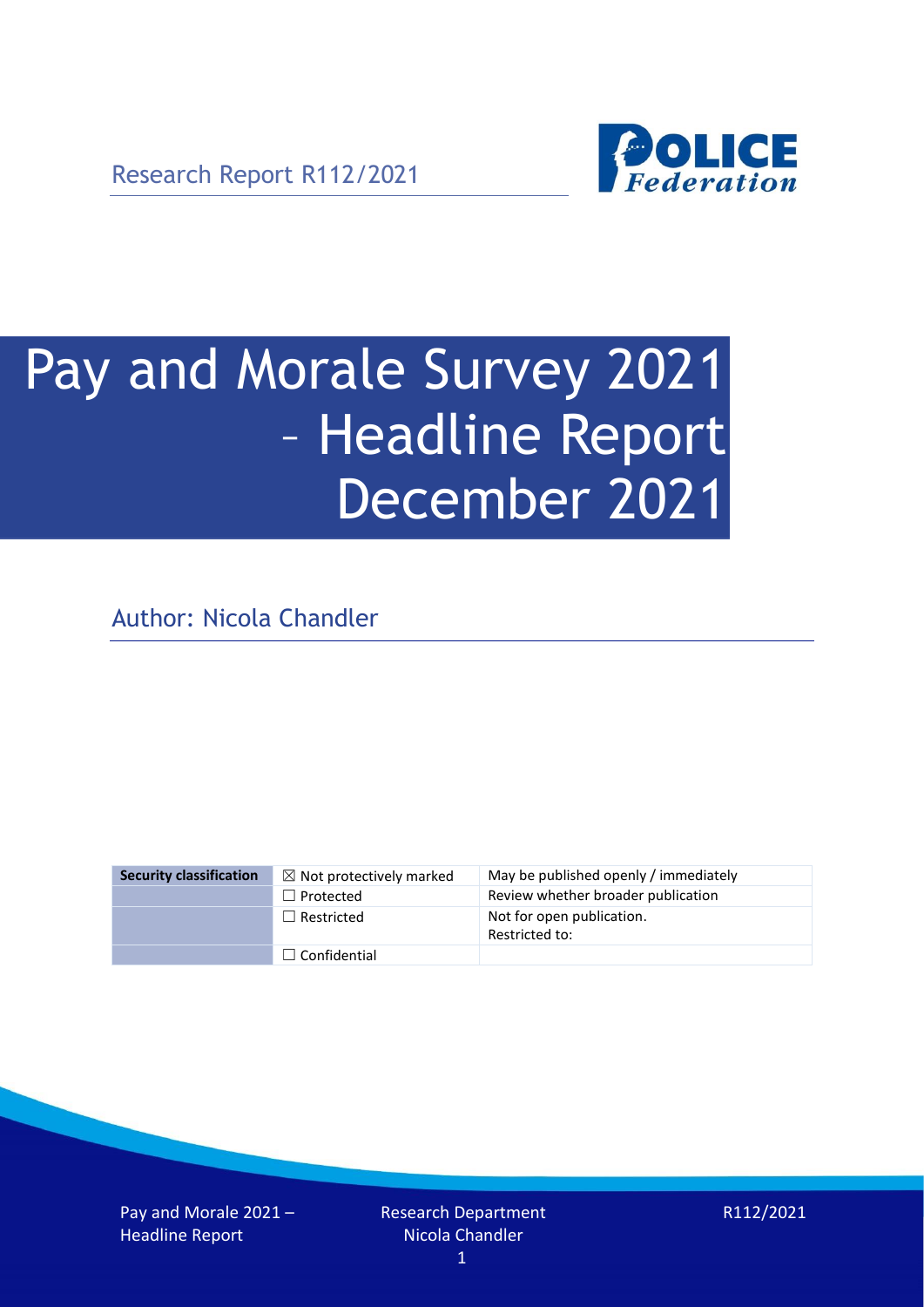# **Contents**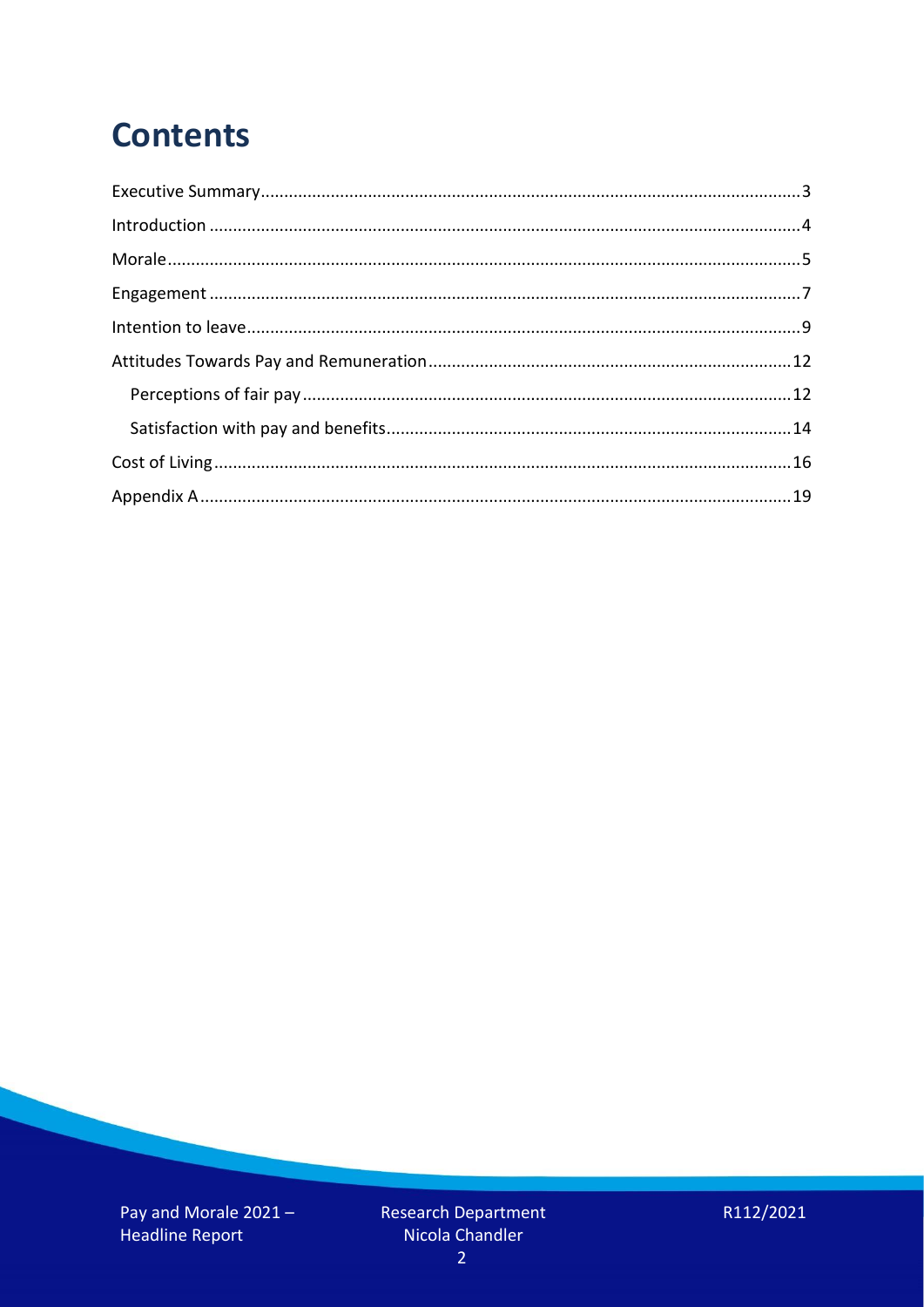# <span id="page-2-0"></span>**Executive Summary**

- 58% of respondents said that their morale is low in this year's survey. Only 14% said that morale is high. The proportion of respondents reporting low morale has increased from 48% last year.
- 95% of respondents said that treatment by the government had a negative impact on their morale, and 84% of respondentssaid that treatment by the public had a negative impact on their morale.
- 67% of respondents said that they would not recommend joining the police to others; last year this proportion was 59%.
- 93% of respondents said that they do not feel that members of the police are respected by the government and 78% of respondents said that they do not feel that members of the police are respected by the public.
- This year, 12% of respondents said they intend to resign either within the next two years or as soon as possible; this has increased since 2020 when this proportion was 10%.
- 82% of respondents who intend to resign from the police said that their morale had a major effect on their intention to resign and 77% said that the treatment of the police by the government had a major effect.
- This year respondents were more likely than ever before to say that they do not feel fairly paid; 92% of respondents said that they are not fairly paid for the stresses and strains of their job and 86% of respondents said that they do not feel fairly paid for the hazards within their job.
- 66% of respondents said that they do not feel fairly paid compared to other key workers.
- Almost half of respondents (47%) said that their pay increased their intention to leave the police.
- 14% of respondents said that they are never or almost never able to cover their monthly essentials, compared to 7% in 2020.
- 74% of respondents said that they feel worse off financially compared to five years ago and 73% of respondents said that they feel worse off financially compared to 12 months ago.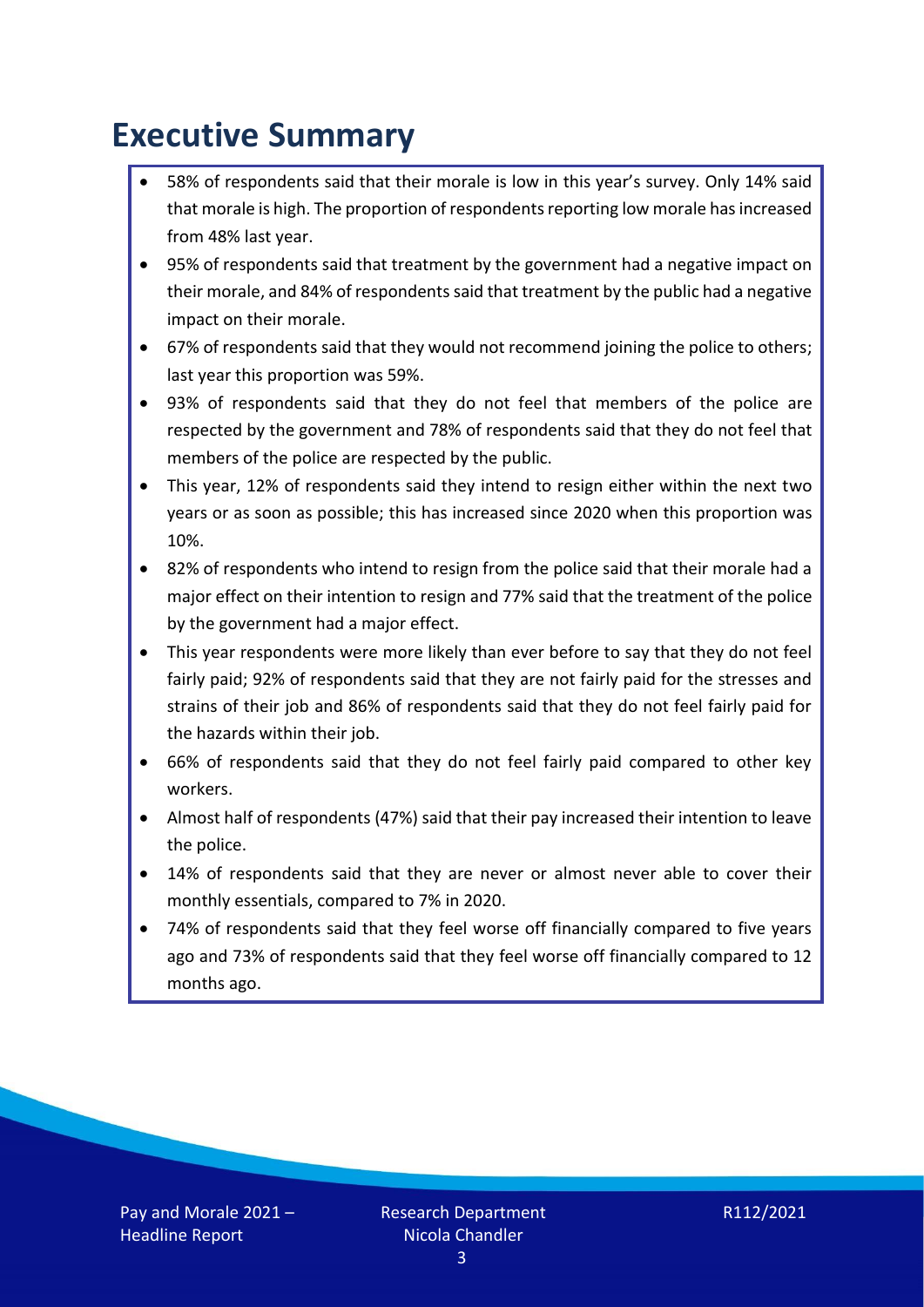# <span id="page-3-0"></span>**Introduction**

The PFEW Pay and Morale Survey obtains members' views on their pay and conditions, as well as their attitudes to their work and the police service in general. The Pay and Morale survey is an annual survey, which has been conducted each year since 2014**.** To the best of our knowledge, it is the largest annual survey of police officers in the UK. This report provides a summary of key findings on respondents' morale, cost of living, and attitudes towards pay and remuneration. Findings also cover respondents' intention to stay in the police service, and indicators of engagement with the service; for example, whether respondents feel proud to be in the police, and whether respondents would recommend the police service to others.

### **Respondents and response rate**

The PFEW Pay and Morale Survey 2021 opened on 1st November 2021 and closed on 30<sup>th</sup> November 2021. During that time, we had responses from 29,638 officers, which wasreduced to 29,587 after data cleansing. The response rate for the Pay and Morale Survey 2021 was therefore approximately 22% of all federated rank officers in England and Wales and in line with previous years.

To calculate whether the sample size is representative, margin of error is used to measure the maximum amount by which the results from the sample are expected to differ from those of the actual population<sup>1</sup>. The margin of error for this report is <1% meaning that 95% of the time the results will be within -1% and +1% of the percentage cited. To ensure that each force is proportionally represented within the national sample, data were weighted on the basis of respondents' force<sup>2</sup>. This is standard practice in survey reporting, and is used by industry leaders such as Ipsos Mori, and in government survey reporting such as the Armed Forces Continuous Attitude Survey (run by the Ministry of Defence). More information on weighting and representativeness can be found within the Technical Annex.

This year, 27% of respondents to the survey were female, 73% were male, and the average age of respondents was 41 years. The majority of respondents were Constables (72%) with 19% of respondents at the rank of Sergeant, 7% at the rank of Inspector and 2% at the rank of Chief Inspector. This is broadly representative of the federated rank population as a whole. Again, further details on demographics can be found within the Technical Annex.

 $1$  Unless every single person in the population is surveyed, then the results of any survey are estimates, and will vary to some extent from the actual population value. There are standard ways of ensuring the estimate given is accurate enough to be used (i.e., that it is representative enough). This requires calculation of the margin of error and confidence level and ensuring they are within certain limits. <sup>2</sup> The weighting for each force was calculated by dividing the number of federated rank officers in the force relative to the federated rank population in England and Wales as a whole by the number of responses received from officers within the force relative to the sample as a whole.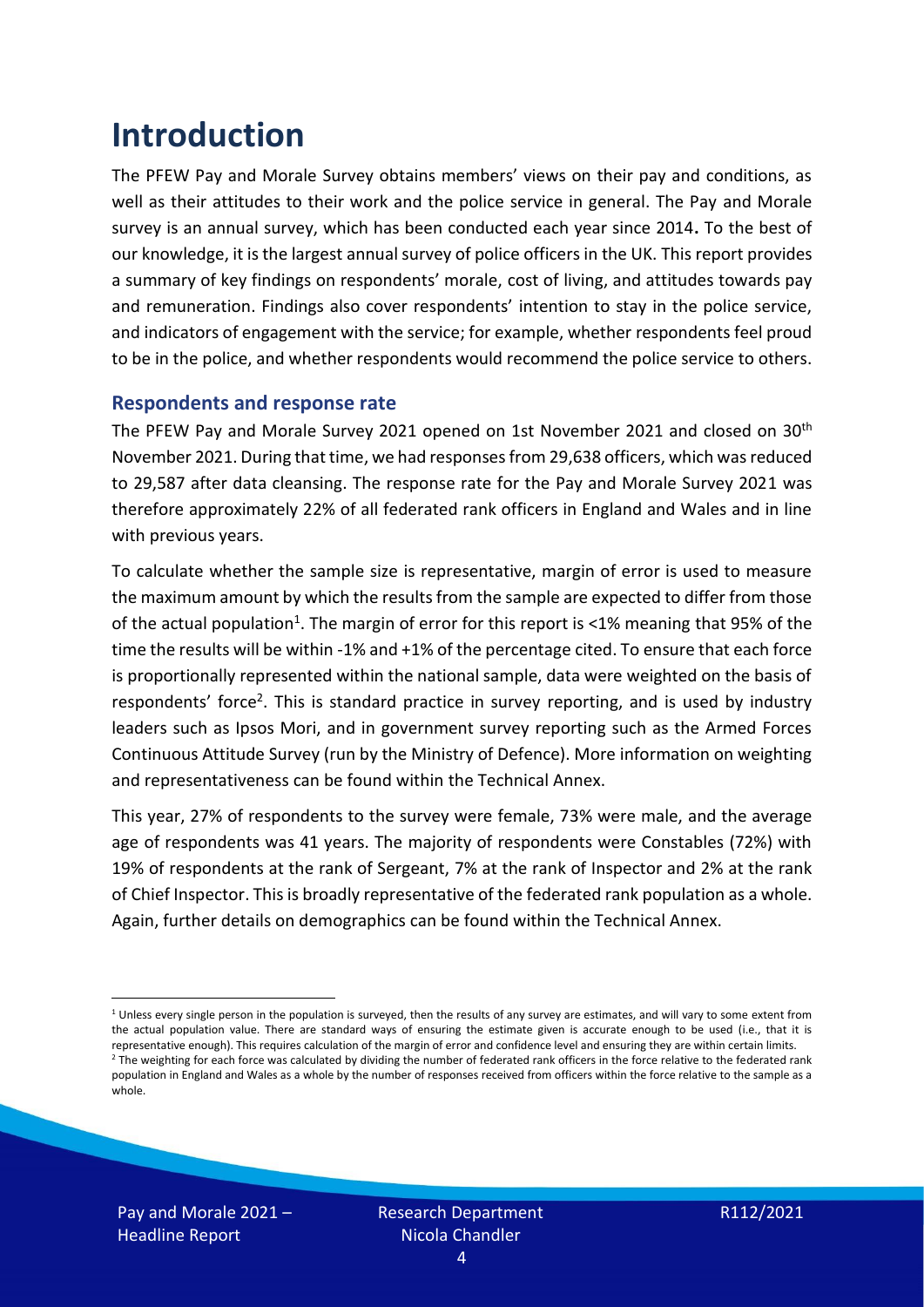### <span id="page-4-0"></span>**Morale**

**Overall, respondents this year were considerably more likely to say their morale is low rather than high; with a majority of respondents reporting low morale.** After an improvement in morale in 2020, the 2021 survey shows that there has been an increase in the proportion of respondents with low morale; **this year 58% of respondents said that their personal morale was low compared to 48% in 2020.** Only 14% of respondents said that their personal morale was high. In the same way, **there has been an increase in the proportion of respondents saying that morale in their force is low: 84% compared to 75% in 2020**. And more than eight out of ten respondents said that morale in the police service as a whole is low.



### Respondents' morale Since 2018

Survey respondents were also asked what was having a negative impact upon their morale. Out of all the options provided within the survey, the thing that was most likely to have a negative impact on respondents' morale was the way the police are treated by the government. **More than 9 in 10 respondents (95%) said that treatment by the government and more than 8 in 10 respondents (84%) said that treatment by the public had a negative impact on their morale.** A large majority of respondents also said that their pay (84%) had a negative impact on their morale.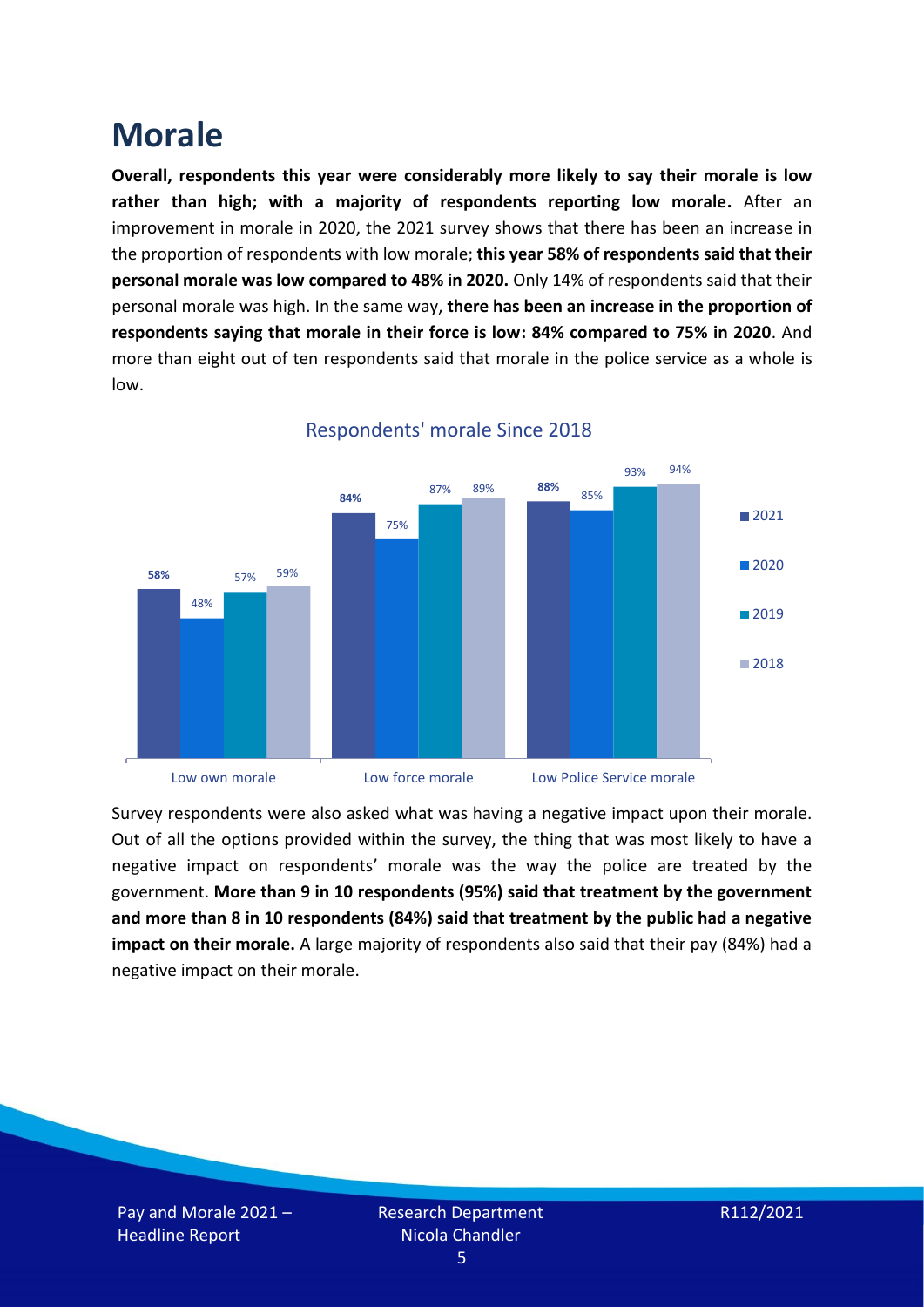| <b>Factors negatively impacting morale</b>         | 2021 | 2020 |
|----------------------------------------------------|------|------|
| How the police are treated by the government       | 95%  |      |
| How the police are treated by the public           | 84%  |      |
| Pay <sup>3</sup>                                   | 84%  |      |
| <b>Your pension</b>                                | 73%  | 69%  |
| <b>Workload and responsibilities</b>               | 64%  | 66%  |
| <b>The COVID crisis</b>                            | 61%  | 65%  |
| <b>Work-life balance</b>                           | 58%  | 59%  |
| <b>Opportunities for development and promotion</b> | 38%  |      |

*"I find the pay derisory. I find the way in which the Govt. treats officers derisory. The constant negative press is toxic for morale."* **Response Sergeant, 12 years' service, South West**

*"Having served for 26 years in the Police Service, I have never felt as low in morale nor can I recall ever being as overworked or treated with such contempt, by Force Command, Government, the media and the public alike."* **Detective Sergeant, 26 years' service, North West**

*"I love my job. I hate the negative government/press and public opinions of the Police and feel this has a massive negative effect on my morale and my colleagues. Everywhere is breaking, the court system, the CPS and this just gets pushed onto the Police. Police fill the gaps where other services are not able, Mental Health, Children's services and we cannot walk away."*

**Public Protection Constable, 16 years' service, South West**

<sup>3</sup> Please note – last year this question asked respondents about the impact of both pay and benefits and so comparison to previous years has not been included.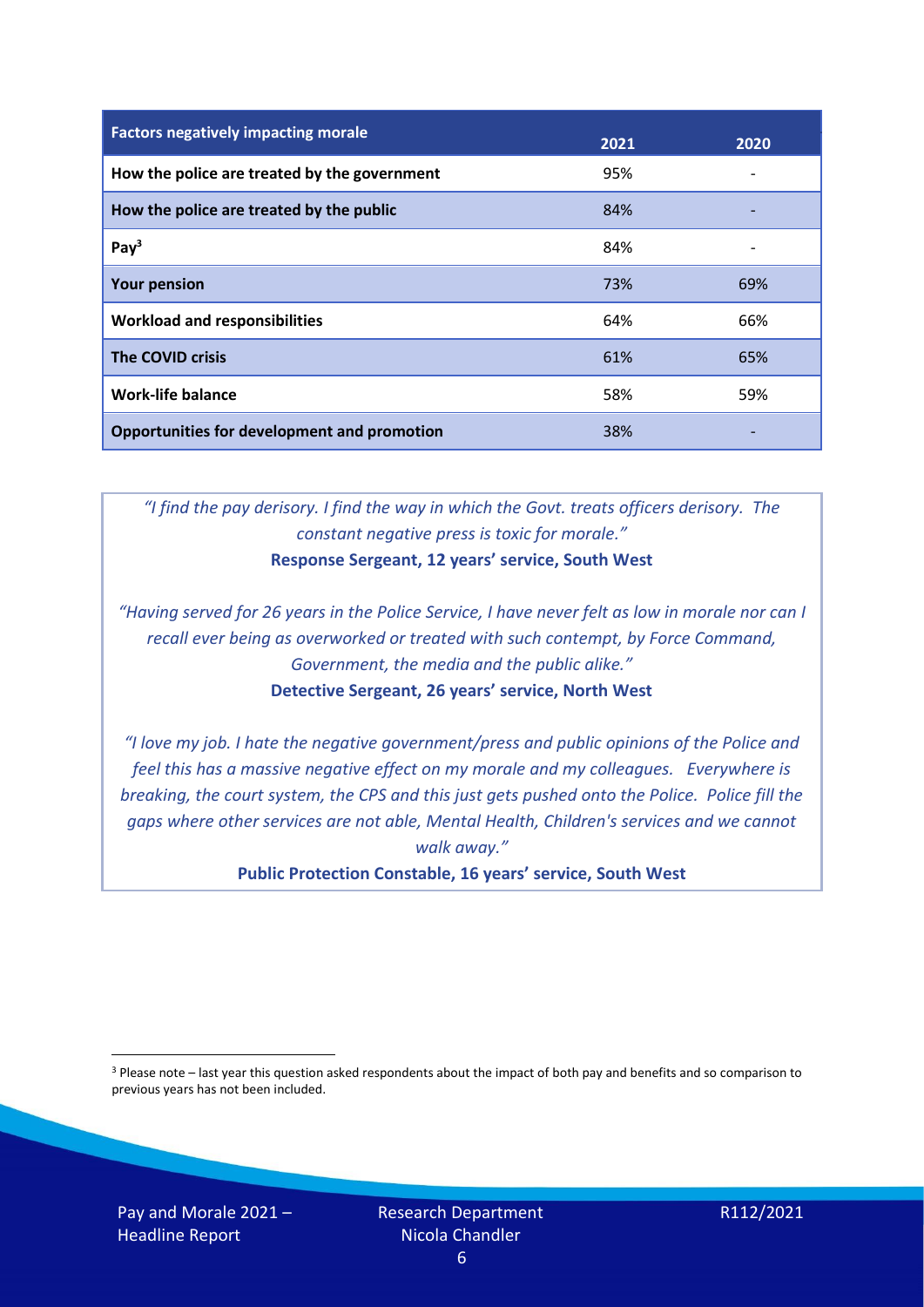*"I feel like the police are constantly beaten down by Government and the media, and there is no support offered or push back by any members of the executive teams …. We can't stand up for ourselves in fear of being hauled over the coals! It feels like a very lonely place being a police officer."*

**Detective Sergeant, 17 years' service, Region Unknown**

*"Morale is at rock bottom in the police service which is having a detrimental effect on people's mental health. The pressures of work are too much to bear as the workload is too high. Being a detective, there have been unnecessary demands to complete a significant amount of work to submit files to the CPS in terms of full files for Pre-Charge advice. This is a ridiculous request and causing a significant increase in work load."* **Detective Constable, 14 years' service, North West**

*"There is a huge issue in my personal team for understaffing and it seems to be reflective across [my force]. We are understaffed, over-worked and underpaid for the jobs we attend and the amount of stress on us at all times…. The understaffing is causing morale to be the lowest it has been for a large number of years and there are a large amount of officers ending up off work with stress related issues, me included. We do not feel supported or listened to by SLT [Senior Leadership Team] or line supervisors and we are worked to the bone at times.......often being late off work, having to fight tooth and nail for overtime to be paid. The public seem to hate us and have no respect for us most of the time, which makes dealing with jobs much harder."*

**Response Constable, 4 years' service, North East**

# <span id="page-6-0"></span>**Engagement**

Respondents were asked whether they feel respected by the government and by the public. **More than 9 in 10 respondents (93%) said that they do not feel that members of the police are respected by the government.** Almost 8 in 10 respondents (78%) also said that they do not feel members of the police are respected by the public.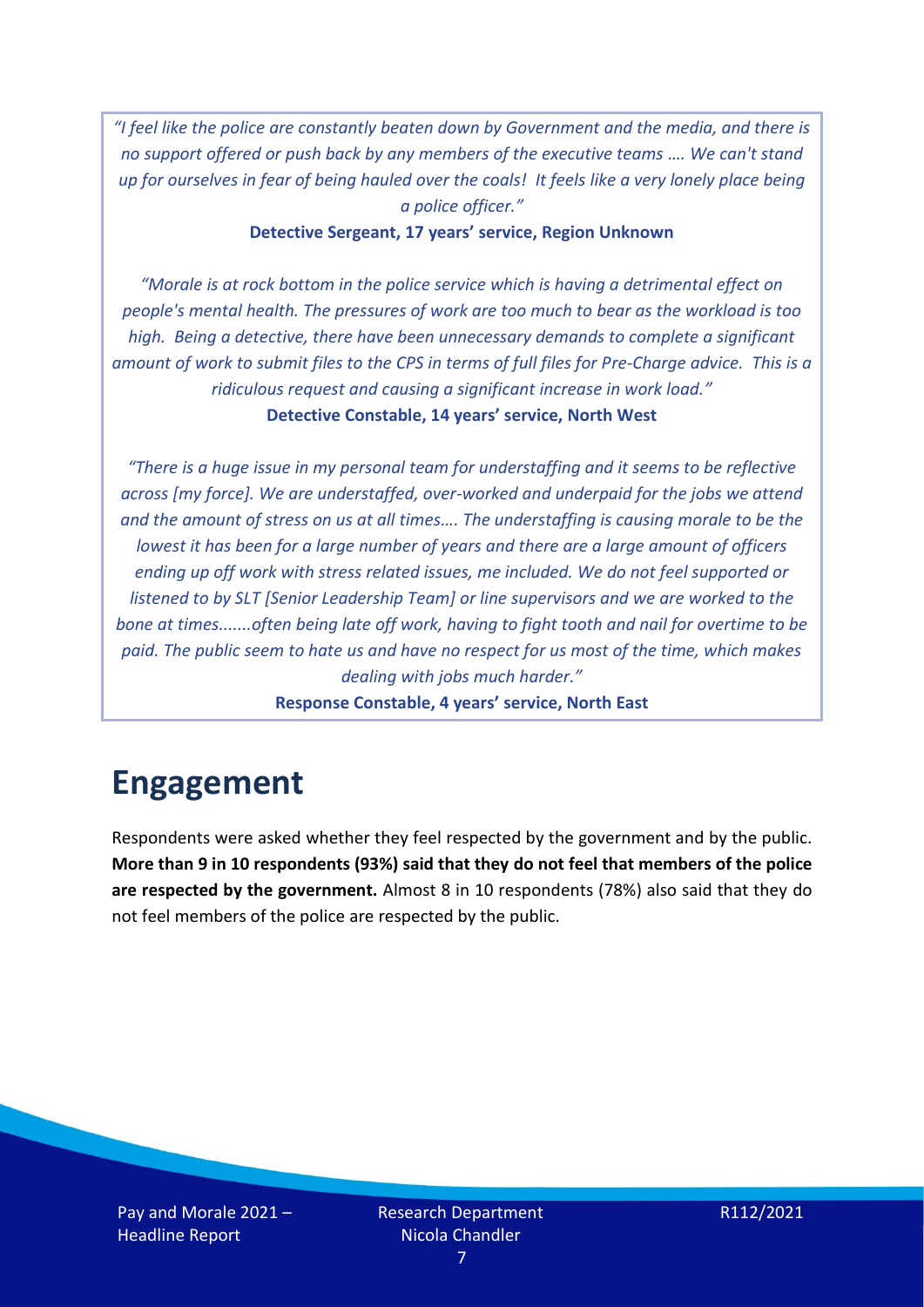

**The proportion of respondents who said that they would not recommend joining the police to others has increased to 67% this year, from 59% last year.** There has also been an increase this year in the proportion of respondents who do not feel proud to be in the police service; from 19% last year to 24% this year. Similarly, **the proportion of respondents saying that they are not treated fairly has also increased to 43% this year from 36% last year.**



Respondents' engagement since 2018

Pay and Morale 2021 – Headline Report

Research Department Nicola Chandler 8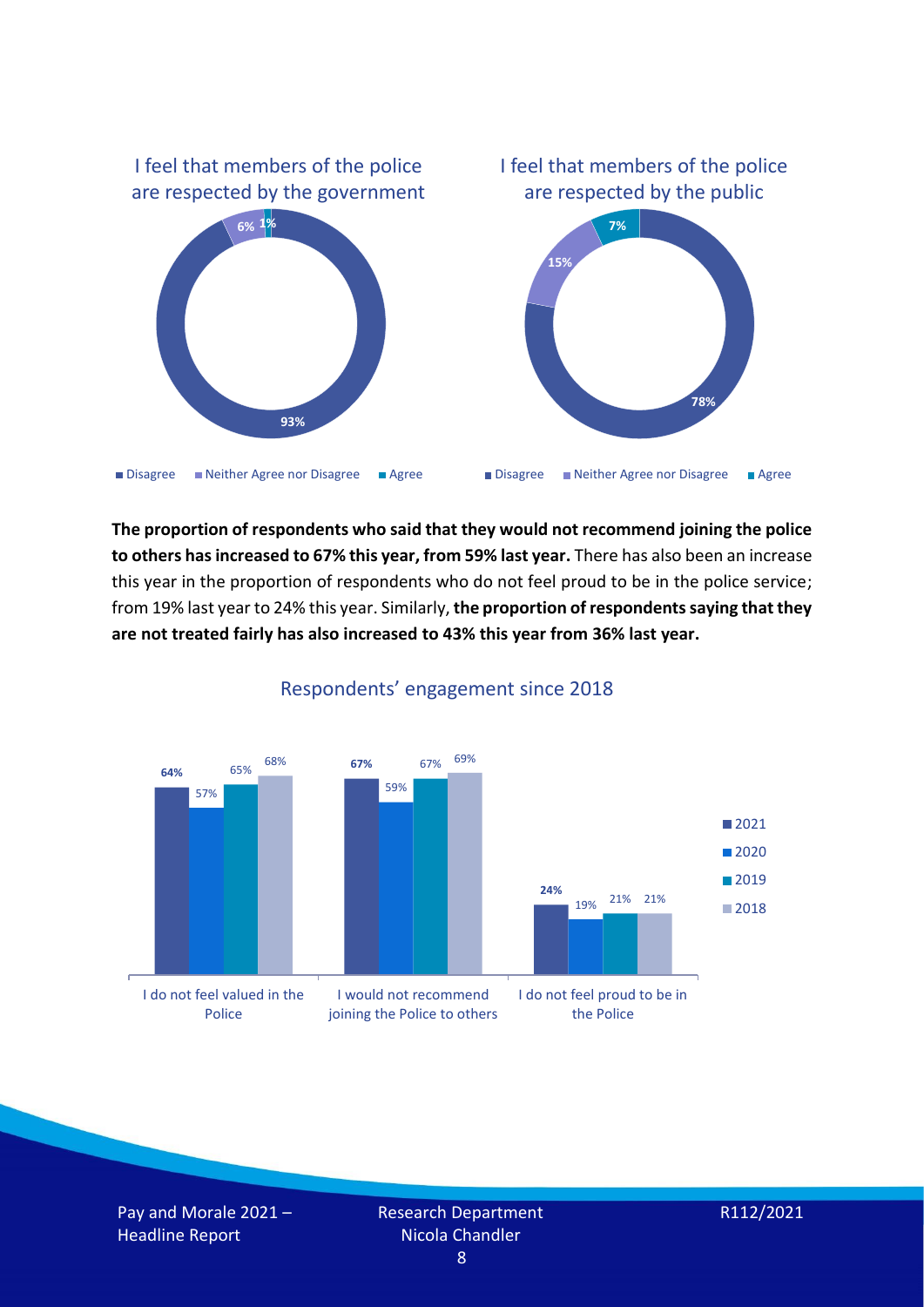*"I love my job but only because I have a sense to serve my community and the public…. I find the constant bad press difficult at times and sometimes feel the powers that be don't protect us from this enough."*

**Detective Sergeant, 18 years' service, Eastern**

*I love being an officer and trying to make a difference. We are let down by the lack of government support, pay in relation to risk is very poor…. More is need to increased people to join the police - the starting wage is very poor and the top pay scale for experienced officers is also poor.*

#### **Response Constable, 8 years' service, North West**

*"We are not valued by the government, courts, or the police service itself. Even the pay review bodies are ignored by the government pay awards so this serves no purpose. We are in a global pandemic and police were there to keep order, support people, act as mental health workers, support other emergency services and to then be told we get a pay freeze. This is one of the most undervalued positions in the UK."*  **Neighbourhood Policing Constable, 18 years' service, South East**

*"The police service has lost its direction, it is no longer a job to be proud of and a job that society values and respects as a whole…. I feel extremely sorry for those that are required to do a degree to do the job…. I recently spoke to a probationer on such scheme…. On top of the extraordinary workload [they were] expected to complete a further 37 hours a month on degree work....... [they were] resigning. I would not recommend any to join the Police service."*

**Roads Policing Constable, 23 years' service, Midlands**

*"I love being a Police Officer, I joined up to be a response officer and to help people. The job with all of the politics and challenges means that it is becoming harder and harder to actually be one."*

**Response Constable, 5 years' service, South East**

### <span id="page-8-0"></span>**Intention to leave**

There has been an **increase this year in the proportion of respondents intending to resign either within the next two years or as soon as possible**; in 2021 this proportion is 12% compared to 10% last year.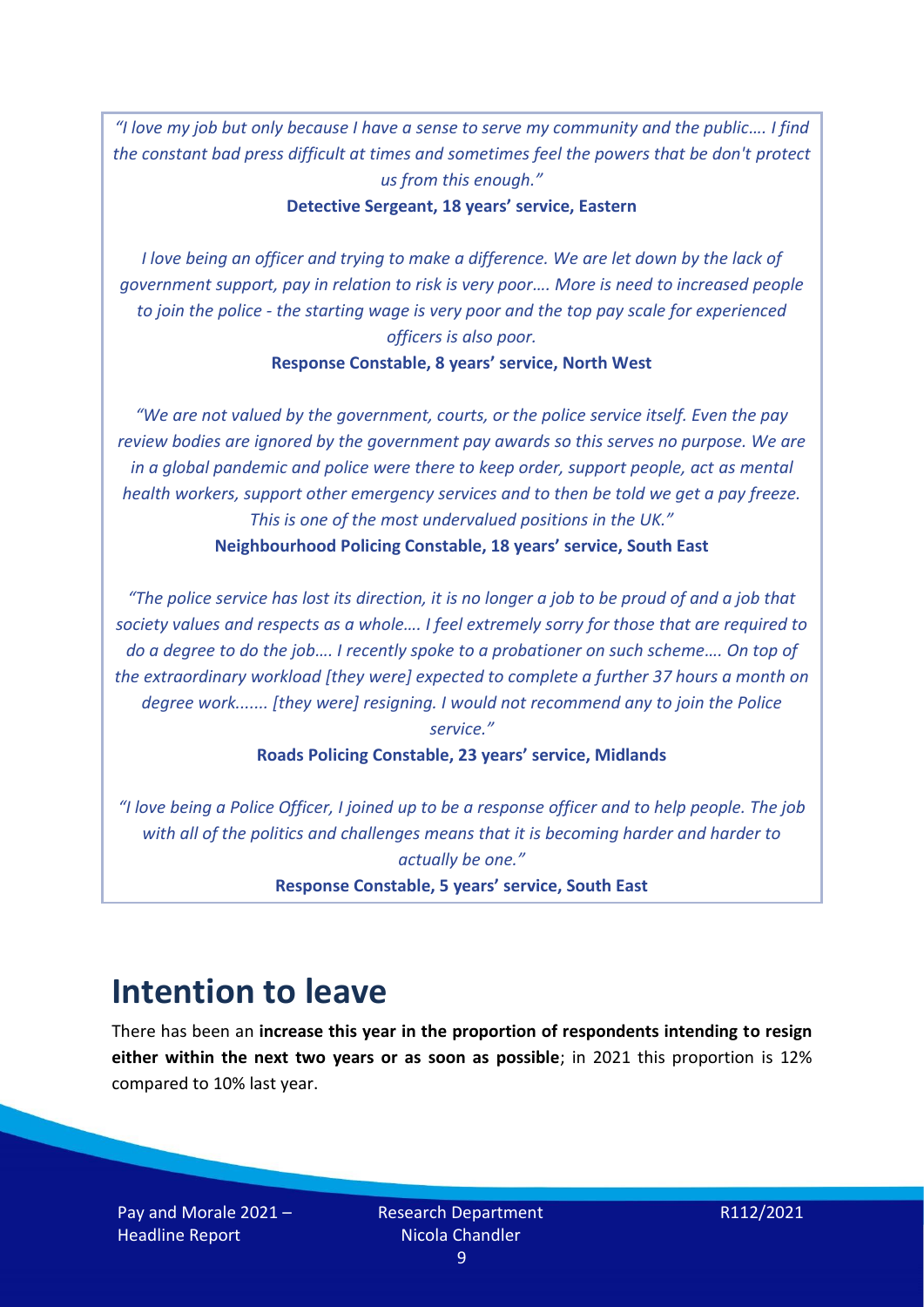Consequently, there has also been a **decrease in the proportion of respondents who intend to stay in the police for more than two years, from 75% in 2020 to 70% this year**. Respondents from a Black, Asian, Mixed or other Ethnic Minority background (64%) were less likely than White respondents (72%) to say they intend to stay in the police until pension age or at least the next two years.



### Staying or leaving the police service

Respondents who intend to resign within the next two years were asked what had influenced their decision to leave. **Respondents' morale and how the police are treated by the government were most likely to contribute to their intention to leave the police service.** 

**82% of respondents who intend to leave the police said that their morale had a major effect on their intention to leave and 77% said that the treatment of the police by the government had a major effect.** Roughly three quarters (73%) of respondents said that the impact of the job on their psychological health and wellbeing, and 69% of respondents said that their pay had a major effect on their intention to leave the police.

| Factors affecting respondents' intention to leave                | Major effect on<br>intention to leave |
|------------------------------------------------------------------|---------------------------------------|
| Your morale                                                      | 82%                                   |
| How the police are treated by the government                     | 77%                                   |
| The impact of the job on your psychological health and wellbeing | 73%                                   |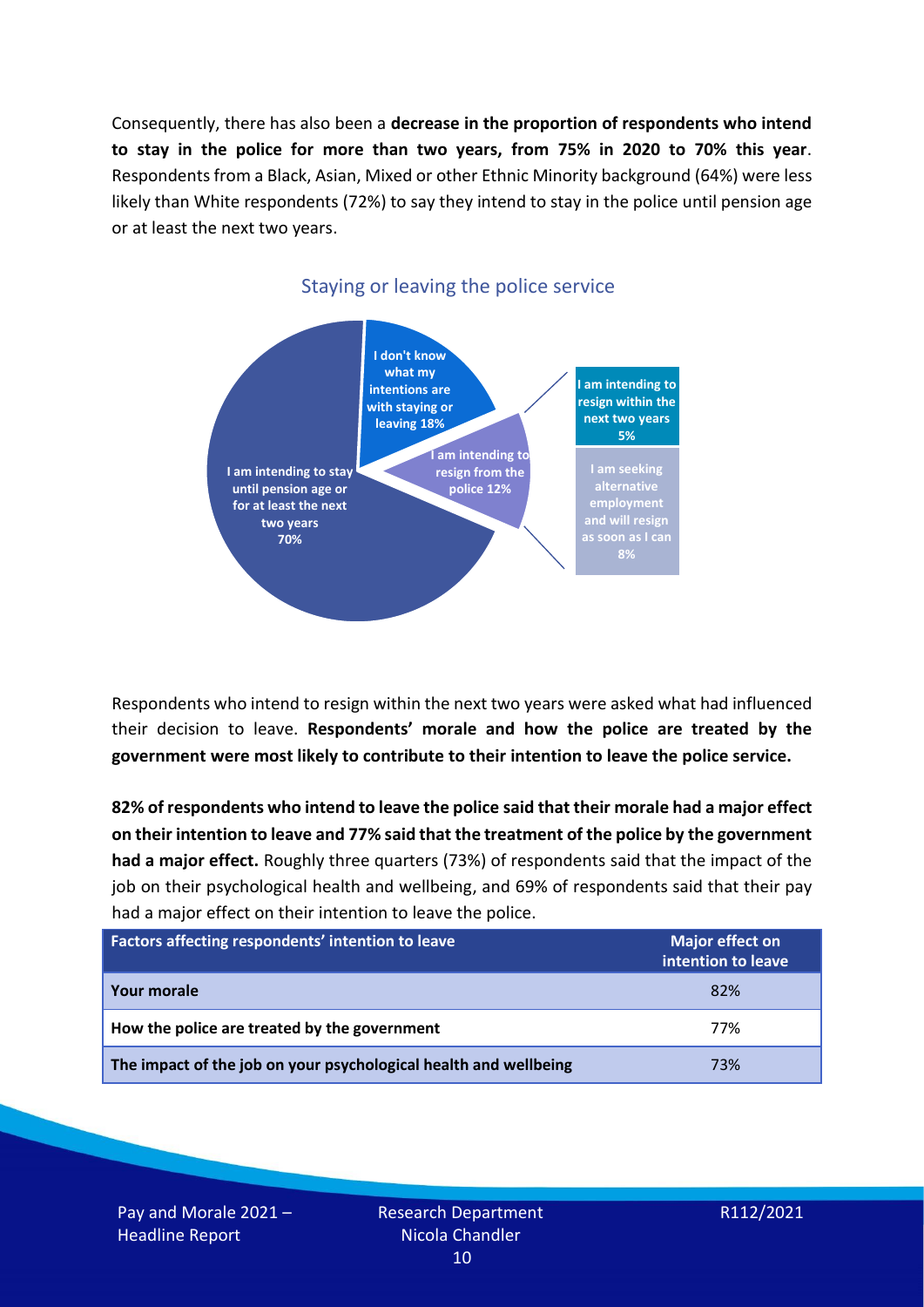| Your pay                                                    | 69% |
|-------------------------------------------------------------|-----|
| The impact of the job on your physical health and wellbeing | 64% |
| Better job opportunities outside of the Police              | 59% |
| The impact of your job on your family/personal life         | 56% |
| How the police are treated by the public                    | 55% |
| <b>Your pension</b>                                         | 51% |
| Your workload and responsibilities                          | 48% |
| I have reached pension age                                  | 17% |
| <b>Personal reasons</b>                                     | 10% |

*"For the first time in my life I now feel like I don't want to be a police officer, and that hurts. However, morale is so low that it is damaging and I have spent three months now looking for a new opportunity outside of policing."*

**Detective Sergeant, 8 years' service, London**

*"[I am considering resigning because of] how the media persecute the police and drive division between the public and police. Biased reporting that goes unchallenged regardless of whether the truth is reported or not. Apart from the Government, [the media] are the biggest danger to the police service."*

### **Intelligence Constable, 20 years' service, London**

*"My current role is meant to be response however I am also expected to manage a workload and majority of the time investigate complex cases that CID will not take. I want to remain within the Police to do right by people who are vulnerable and require help from those who can, I have doubted staying within the Police for too long now and constantly look at employment elsewhere. It is difficult to remain positive when your pay does not reflect what you do day in and day out but also the cost of living which is constantly on the rise too."* **Response Constable, 5 years' service, South East**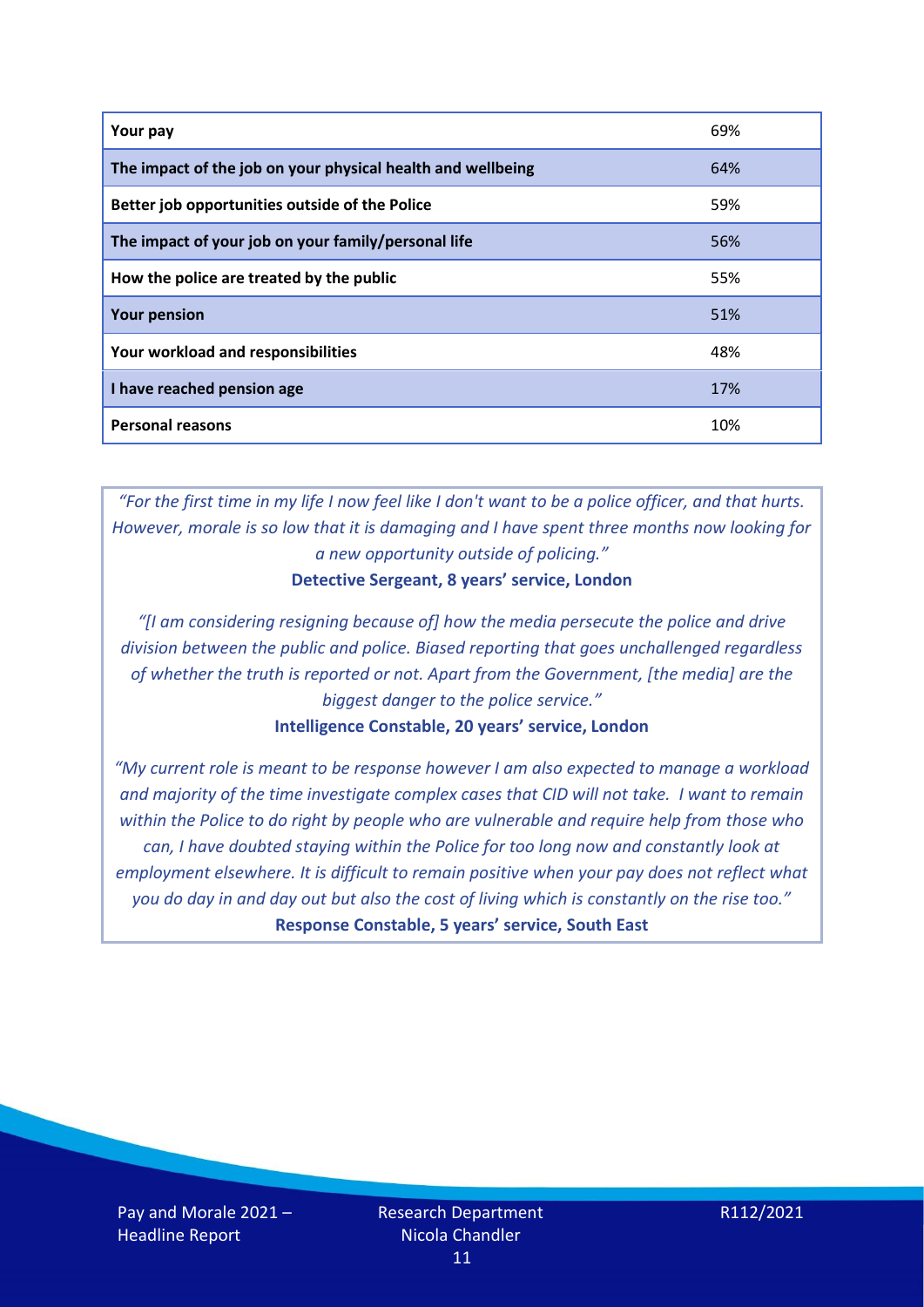*"I am responsible for a team of risk assessors who manage, investigate and convict known registered sex offenders…. I spend every day fighting political decision making, and poorly implemented processes, in order to try and keep the public safe. I go home and don't sleep due to the worry that I have missed something, that one of these offenders will hurt someone, because I missed something and destroying their lives forever. However, I cannot leave the role, because the thought that someone won't put the work in that I do scares me more."*

### **Neighbourhood Policing Sergeant, 18 years' service, Midlands**

*"I believe the pay I receive, for the roles that I do is rubbish. The current workload on all officers is horrendous and needs to be addressed. I work in the tutor unit, trying to assist the new probationers, who are continually wanting to leave due to the pressure that is on them from day one. However, I am being pulled from pillar to post by bosses at the station and being tasked with so many different things I cannot do my core role."* **Response Constable, 18 years' service, North West**

### <span id="page-11-0"></span>**Attitudes Towards Pay and Remuneration**

### <span id="page-11-1"></span>**Perceptions of fair pay**

This year respondents were more likely than ever before to say that they do not feel fairly paid; **respondents were most likely to say that they are not fairly paid for the stresses and strains of their job (92%).** Furthermore, **86% of respondents said that they do not feel fairly paid for the hazards within their job.** 

In the wake of the COVID-19 pandemic**, this year respondents were also asked if they feel they are fairly paid compared to other key workers; 66% said that they do not feel fairly paid compared to other key workers.**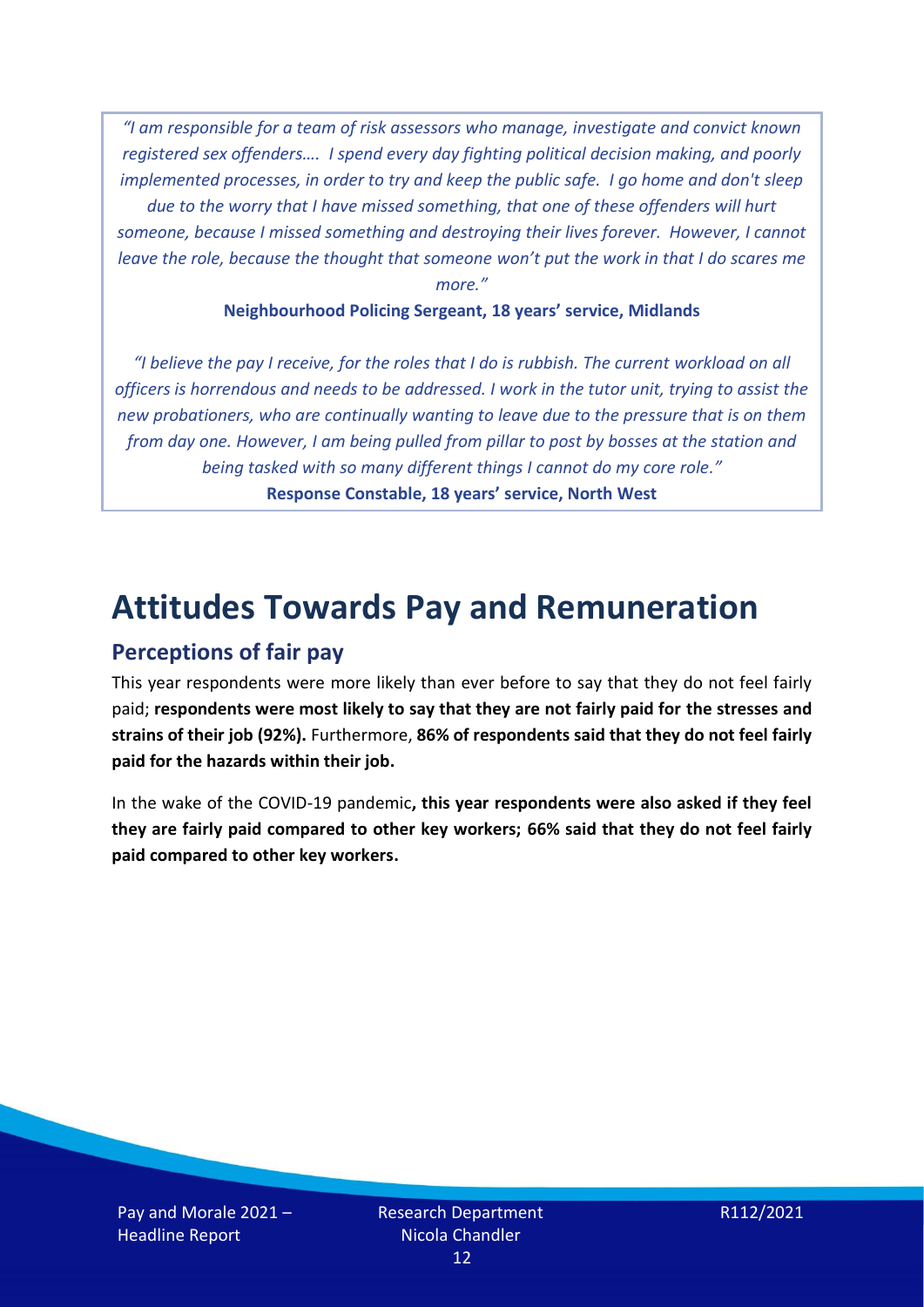

### I am *not* fairly paid considering the...

Amount of experience and training I have Hazards I face within my job Stresses and strains of my job

**Respondents within the 2021 Pay and Morale Survey were much more likely to say that they are not fairly paid for the amount of experience and training they have compared to previous years**. This year 84% of respondents said that they are not fairly paid for the amount of experience and training they have compared to 69% in 2020.

Respondents were also more likely this year to say that they **have not been provided with pay increases to maintain their standard of living; this proportion is 92% in 2021 compared to 81% in 2020**.

*"I took a big pay cut to join the job and am still nowhere near on what I was in my previous career…. I feel the amount of hours we work and risks we face are not reflected in the pay whatsoever. I do this job because I love it however have had to seriously consider leaving numerous times due to the poor pay."*

**Response Constable, 5 years' service, Eastern**

*"[I] don't feel pay reflects level of training/workload/risk and stress involved with my role. [I] had to complete considerable additional training to be qualified to do my role. But actually, receive less money than [a] standard response officer due to the difference in shifts (i.e. reduction in unsociable hours pay). Given the years of pay freeze or minimal pay increase and the increase in cost of living, in real terms we've had suffered a considerable pay cut."* **Public Protection Constable, 16 years' service, North East**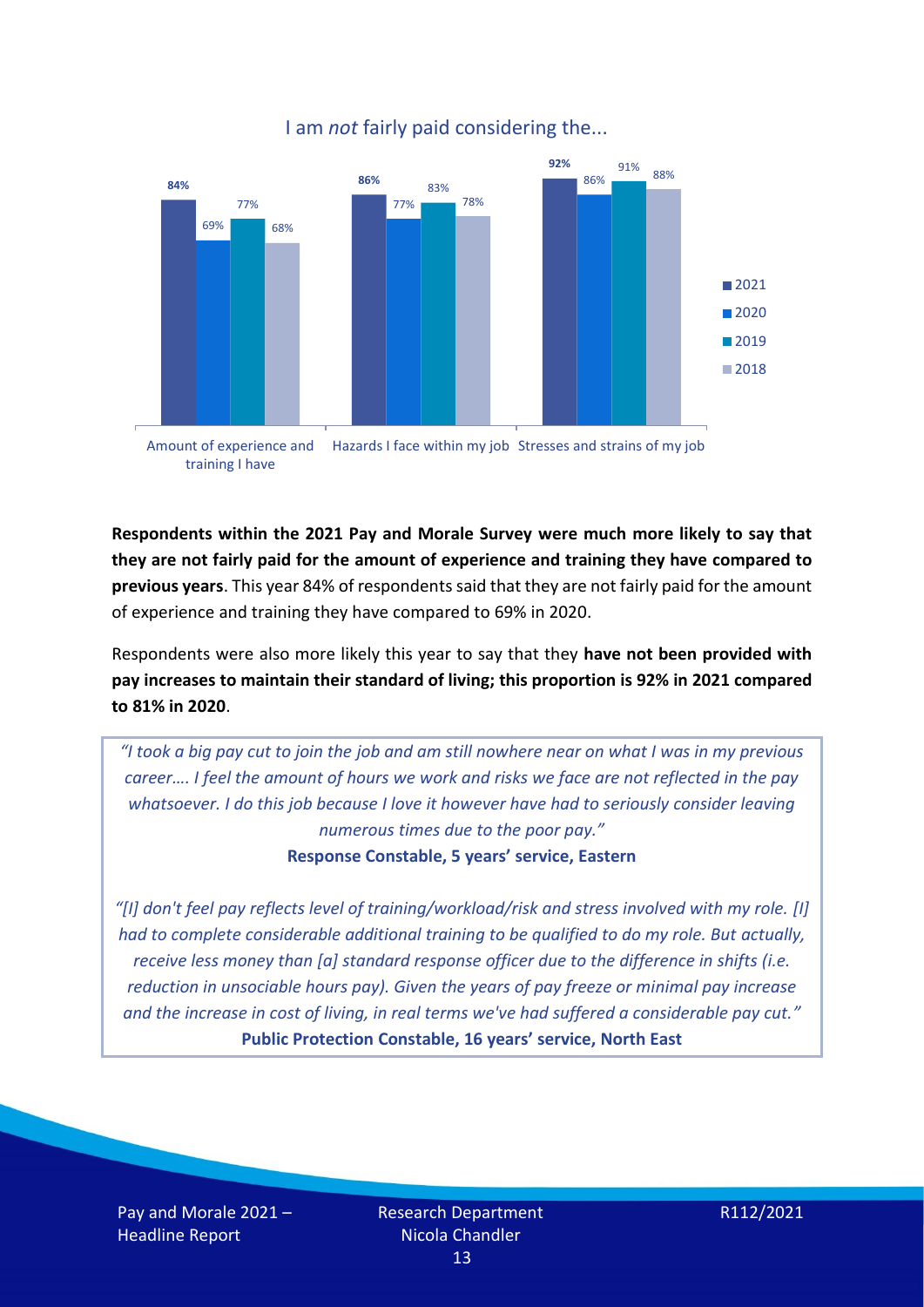*"Prior to being a police officer I served in a staff role. My work life balance was considerably better within this role, with no night shifts; no cancelled rest days; rarely kept on beyond my tour of duty; and the role had far less risk than my current one. Despite this, my take home pay per month was several hundred pounds higher."* **Response Constable, 2 years' service, South East**

*"I think for the danger we are put in day in and day out the basic pay is quite low and doesn't go up considerably higher till about the 4th-5th year. Also that has now been changed to only gaining a higher wage if your PDR reflects on the work you are doing and you have met the criteria to gain a pay increase. A bit disheartening when pre joining you are told what your wages are going to be each year and now it depends on your PDR."* **Response Constable, less than 1 years' service, Wales**

*"We simply cannot do right for doing wrong at the moment. The constant drain of negativity has genuinely made me think - what's the point anymore? Pay and conditions are another huge negative, I have worked hard during covid on a response shift, without the facility to work from home and fully mitigate risk. I have put myself and my family at risk of infection (and have indeed been infected) and the governments pay freeze was nothing short of an insulting kick in the teeth. My living standards have declined."*  **Response Inspector, 24 years' service, North East**

### <span id="page-13-0"></span>**Satisfaction with pay and benefits**

**This year, dissatisfaction with basic pay was the highest it has ever been within the PFEW Pay and Morale Survey, with 82% of respondents saying they are dissatisfied with their pay.** This was also a notable increase from the 69% of respondents in 2020 who were dissatisfied with their basic pay. **The proportion of respondents dissatisfied with their overall remuneration (including pay and allowances) and pension has also increased this year.** In 2021 79% of respondents were satisfied with their overall remuneration compared to 71% in 2020; 71% of respondents this year were dissatisfied with their pension compared to 63% in 2020.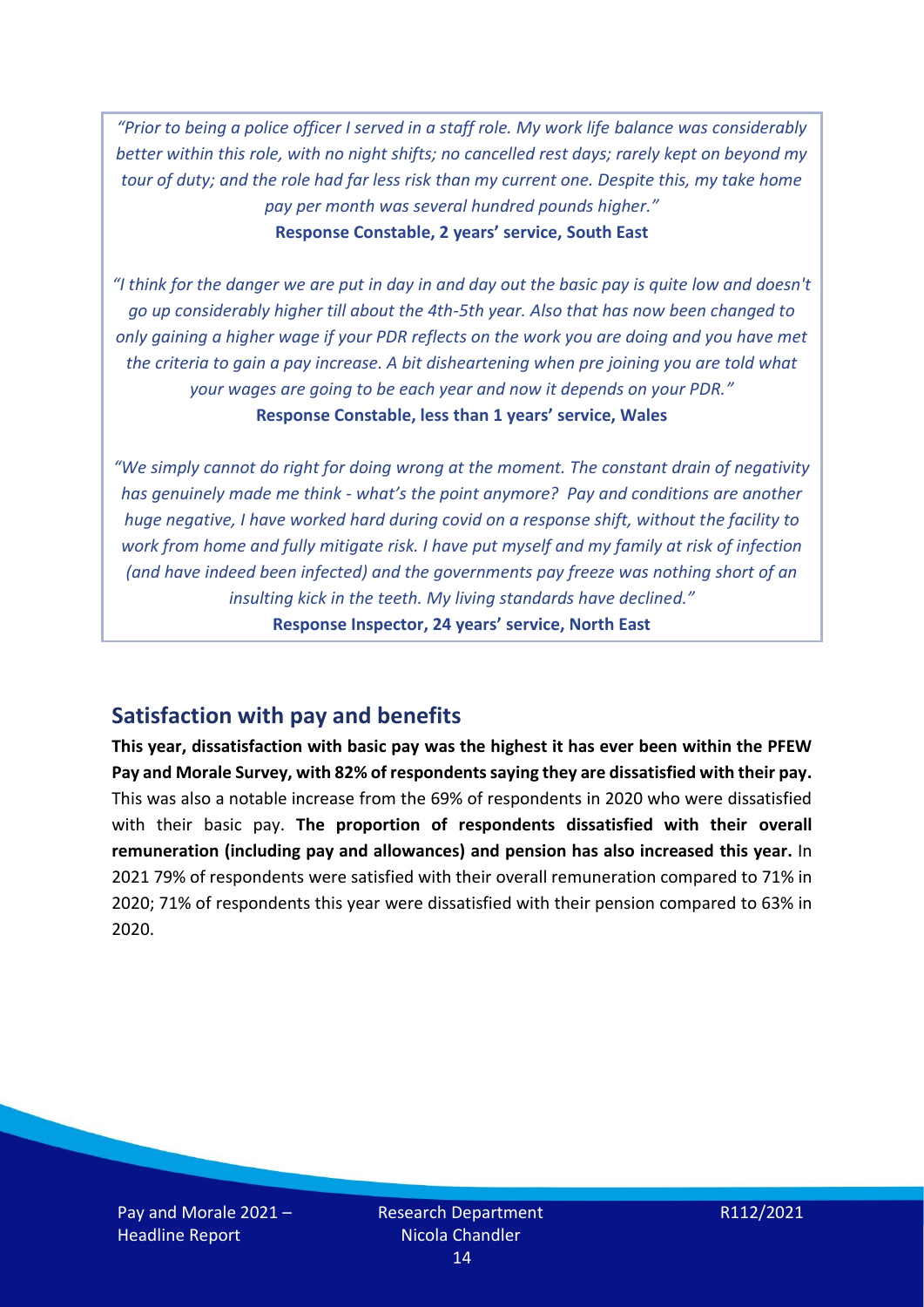### I am dissatisfied with my...



*"I think our pay would be reasonable if it were not for the workload increases over the last 5 years or so, and particularly over the last 2 years of covid. We are short staffed all the time, and this has a knock-on impact with people going off sick and then further pressure on those who remain."*

### **Public Protection Constable, 11 years' service, North East**

*"The world has moved on with inflation every year, and yet the police pay has seen a sub-par increase. Police have essentially experienced a 30% pay cut over the past years. This should not be accepted by the government."*

### **Neighbourhood Policing Constable, 11 years' service, Wales**

*"The only thing lower than morale around the station is our pay. The remuneration we get for the job we do it outrageous but we do the job to help people. It would be nice for a salary to reflect the work and the risk."*

#### **Response Constable, 2 years' service, Eastern**

*"The argument that a pay freeze was required to bring public sector in line with private in terms of pay was disingenuous. The entirety of public sector are considered when averaging out pay increase rather than sector based. We have been penalised continually by this government over the past decade in terms of working conditions, pay and pension."* **Training Department Constable, 17 years' service, London**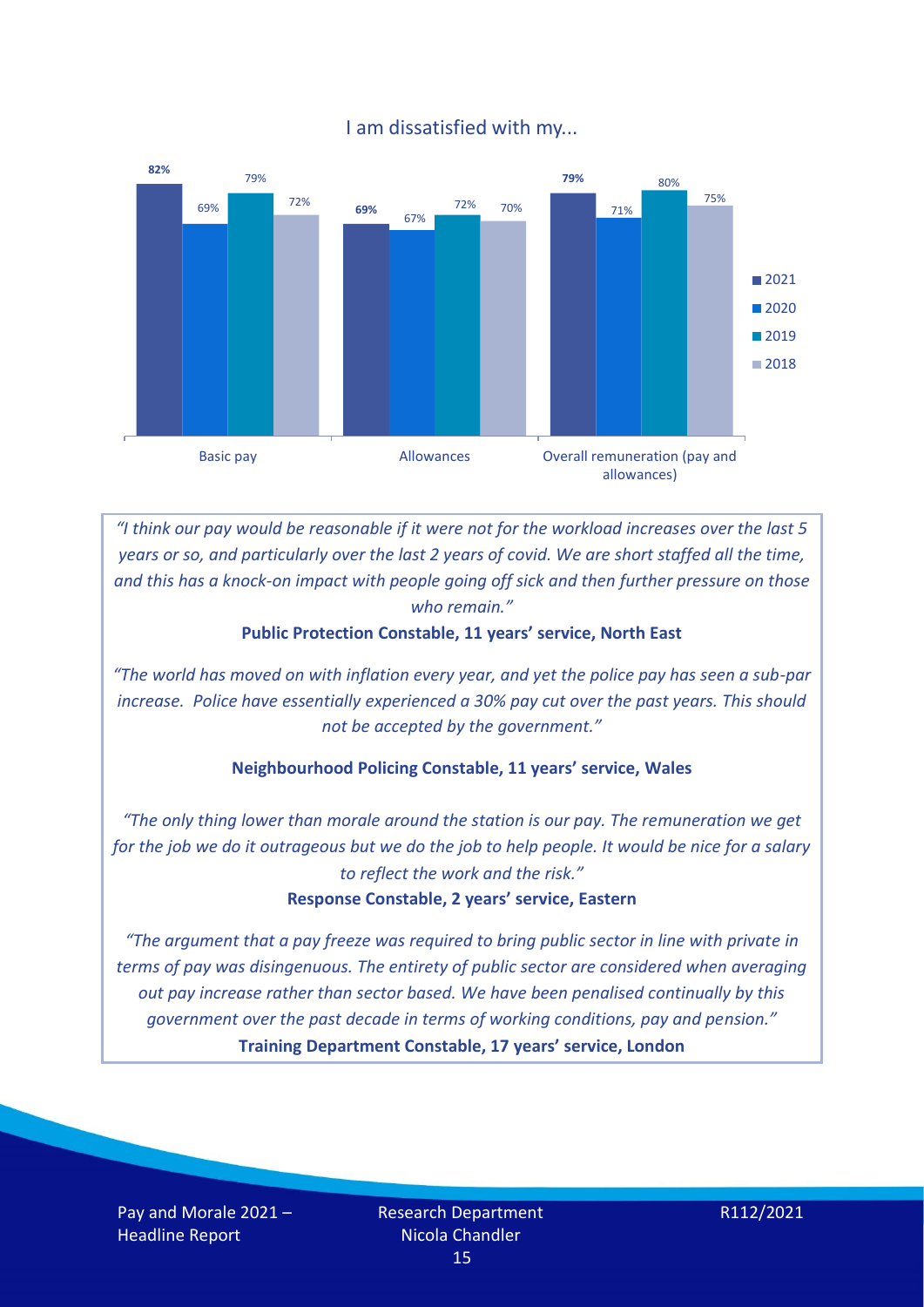Finally, **almost half of respondents (47%) said that their pay increased their intention to leave the police**.



## <span id="page-15-0"></span>**Cost of Living**

The proportion of respondents saying that they are **never or almost never able to cover their monthly essentials has doubled in the past year, from 7% in 2020 to 14% in 2021**. This



I am able to cover my monthly essentials...

Pay and Morale 2021 – Headline Report

Research Department Nicola Chandler 16

$$
R112/2021
$$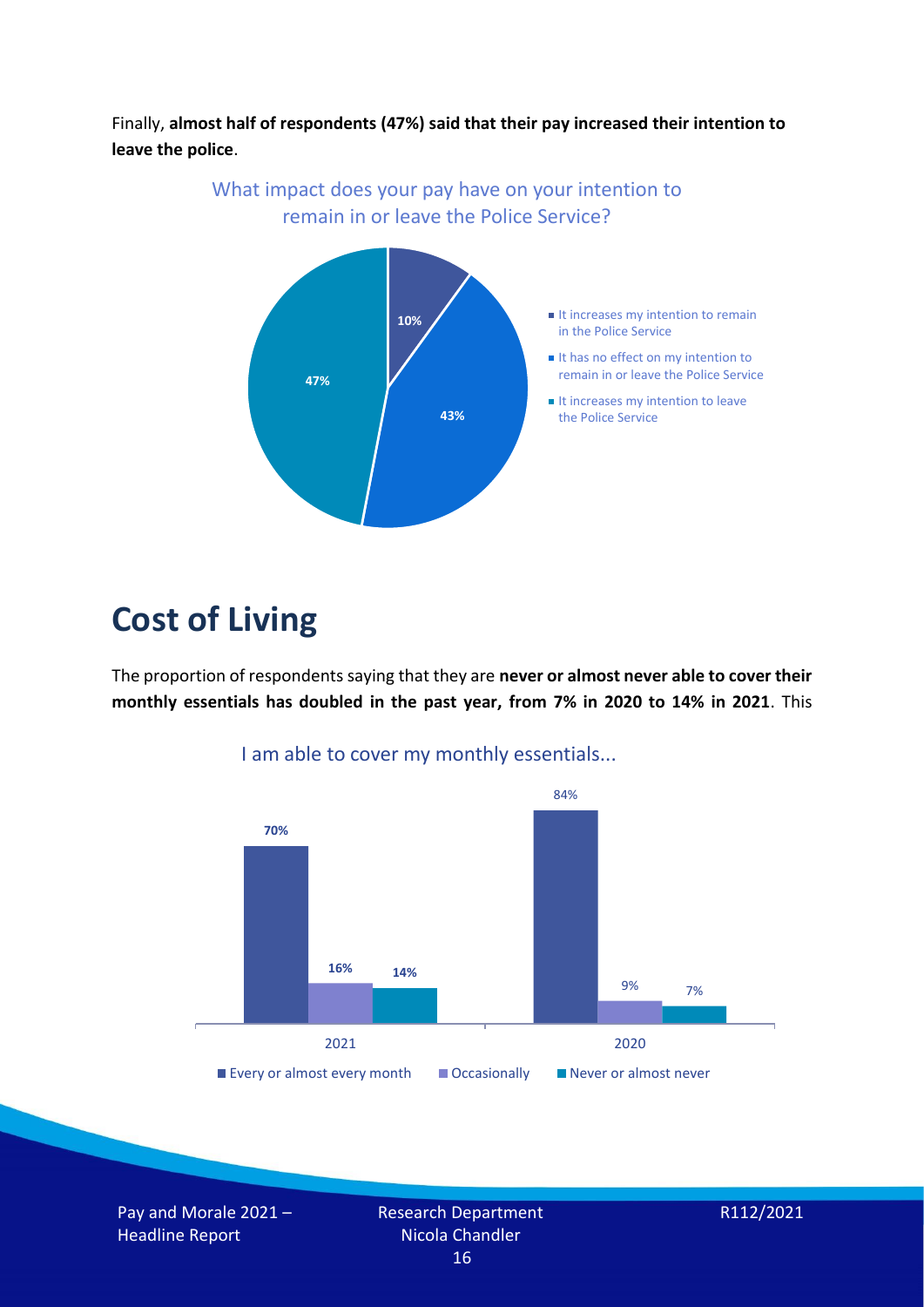proportion increases further to 17% when we look only at respondents in their probation period (i.e., the first two or three years of service). Whilst this proportion on the surface may be considered relatively low, it nonetheless represents one in seven police officers, and such a considerable increase in a short period of time is concerning.

**Just under half (45%) of respondents said that they worry about money every day or almost every day, an increase from 37% in 2020**. For respondents in their probationary period, this proportion reached a majority (51%).

**Almost three quarters of respondents (74%) said that they feel worse off financially compared to five years ago and 73% of respondents said that they feel worse off financially compared to 12 months ago**. Overall, 89% of respondents who said they feel worse off now compared to 12 months ago also said that they feel worse off compared to five years ago.



*Sadly, I feel that the government has let the police service down and uses us as they see fit. I love my job.... Sadly, the government do not value police officers and pay lip service to our basic needs. I have had to take a second job just to help cover the bills/household costs due to the rising costs of everything and lack of pay increases and as a result I have very little family time. I am tired all the time due to working two jobs and can't see an end to it until I retire. The government need to support the service and the officers that work in it and give them a fair days pay for the more than fair days work that we all perform.* **Sergeant (Role Unknown), 25 years' service, North West**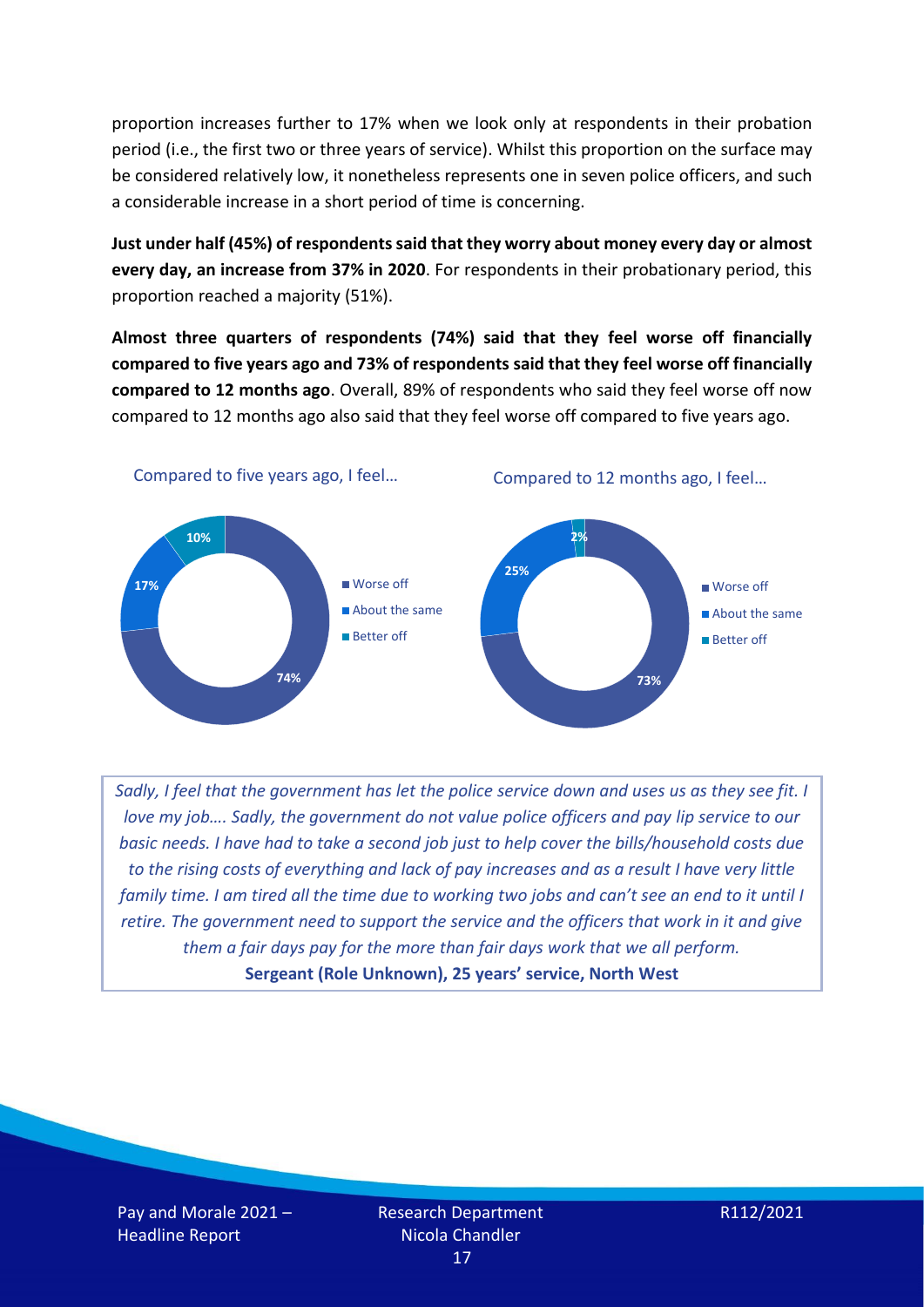*"I am far worse off now than several years ago, I am always thinking about budgets and bills, I never used to, pay rises, when we get them are not enough and we are a constant and easy target for the government. When I consider I used to be able to save, now I can't unless I have overtime to help."*

#### **Detective Constable, 27 years' service, South West**

*"For the first few years of my service, constables received a 3% pay raise annually which meant that we could maintain a good standard of living and which compensated for the shift work and risk. For the past several years, we have been on either pay freezes or much lower pay rises, combined with increased payments into the pension scheme with no increased benefits. This had greatly affected standard of living and morale…. It has become clear over the past ten years or so that neither [my force] nor the Government have any respect or consideration for rank and file police officers. One really is 'just a number'."* **Detective Constable, 28 years' service, North West**

*"I am worse off financially than I was 10 years ago - and just because I look after my money and do not need pay day loans or borrow from family members doesn't mean to say I don't find day to day living tough… Our pay increases have either been minimal at best and never met inflation or frozen which is an outrage considering we have all had to work harder and longer because the Gov cut our numbers and are ability to be effective. The amount of stress and risk that officers carry is outrageous and not reflective at all in our salaries."* **Detective Sergeant, 24 years' service, South West**

*"I appreciate getting the balance correct is difficult, however I find being in the police rewarding and I love working on LPT, but there are certainly changes that need to be made to improve morale. The basic pay for new officers does not keep up with the increasing price of necessities such as petrol, food, rent, etc….. Given the exhausting job we do on LPT, I do not have the energy or time to get a second job."*

**Response Constable, 2 years' service, South East**